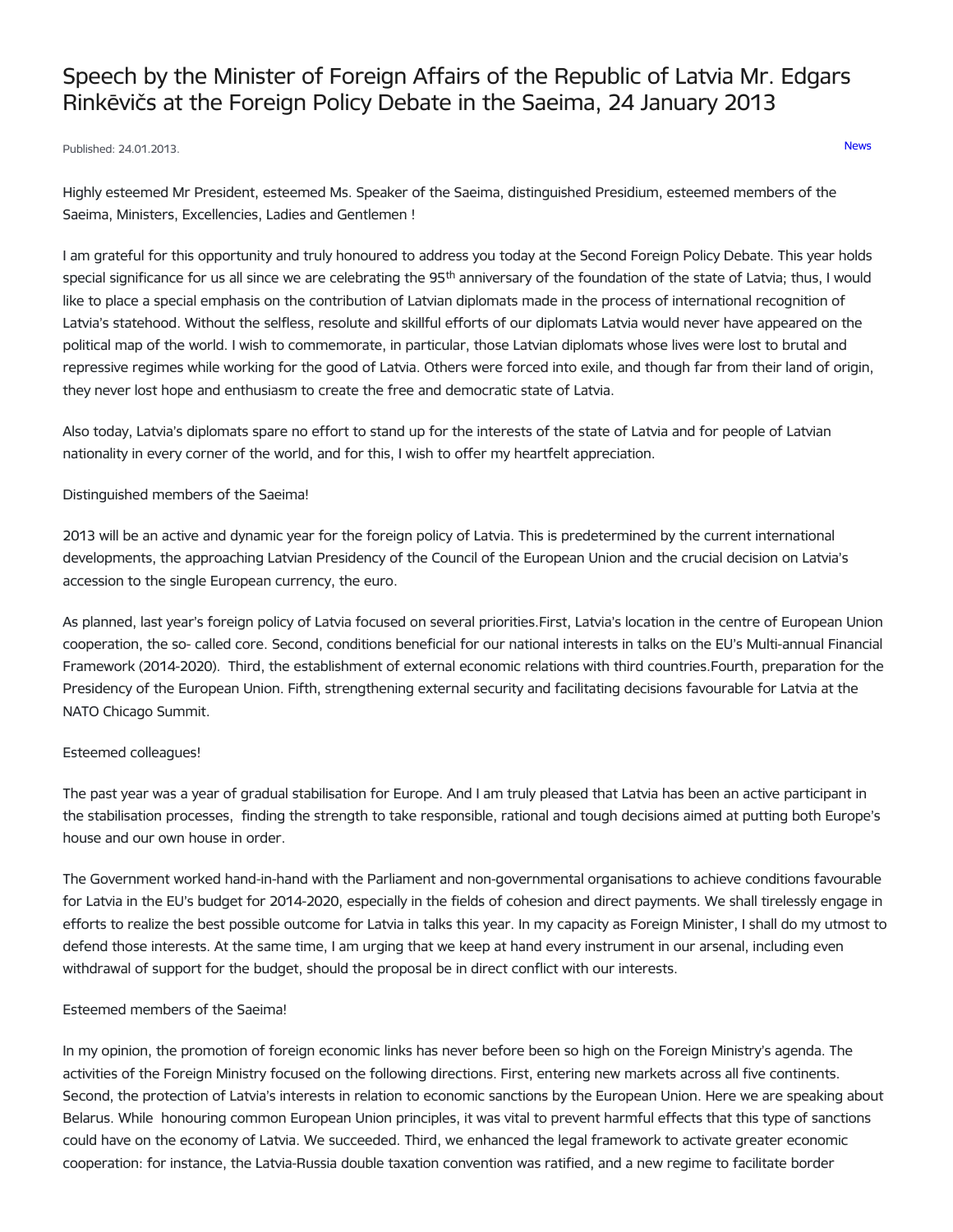crossing with Belarus took effect. Fourth, the Ministry of Foreign Affairs, in association with other government institutions, energetically promoted our national interests by aspiring to accede to the Organisation for Economic Cooperation and Development, the OECD. Membership in this institution offers new avenues for the development of our economy by improving the country's credit rating and investment environment along with opportunities to benefit from the experience of developed countries and to enhance competitiveness in the sectors of education, health, finance and legislation.

## Esteemed members of the Saeima!

Last year the Saeima approved the National Defence Concept, which reaffirms Latvia's commitment to bring its defence expenditure up to 2 percent of GDP by 2020. This is clear confirmation that defence and security of the country are priorities for Latvia. But let us remember that we cannot get by with declarations alone, it's important to fulfil those commitments.

In spring, Chicago hosted the NATO Summit where Latvia together with Estonia and Lithuania achieved the extension, without time limits, of the Baltic Air-Policing Mission. Jointly with the allies we also outlined a further path towards achievement of progress in Afghanistan after 2014. Our soldiers are still serving in that country, and we all wish for the situation in Afghanistan to become stable. Our servicemen and civilian experts are doing their duty in Afghanistan and other locations with a sense of responsibility, and for this I want to extend my deepest gratitude.

In 2012, Latvia and Riga were highlighted on the world map as part of the transport artery connecting the Baltic Sea, Afghanistan and Central Asia, the so-called Northern Distribution Network. Since the route began to operate, about sixty thousand containers have been shipped through Latvia thereby generating 30 million euro in additional revenue for the state budget. A NATO exercise named "Steadfast Jazz" will take place this year on the territory of Latvia and in our Baltic region; this will be the largest exercise we have hosted since joining the Alliance. This exemplifies how our military, in cooperation with Allies, are honing their skills on a day-to-day basis thus strengthening the security of Latvia and the whole trans-Atlantic area.

The enhancement of the U.S. bonding and presence in Europe will remain important for Latvia. Close cooperation and coordination of positions on matters of international politics was ensured by the visit of U.S. Secretary of State Hillary Clinton. Our goal, both this year and the next, will be the advancement of relations in the field of economy and education, thus adding to the already existing close political and security cooperation.

Latvia's relations with Russia in 2012 were marked by contradictory trends. On the one hand, indicators of economic cooperation, interest in investment opportunities in Russia and the number of tourists, were on the rise. The Latvian-Russian Double Taxation Convention took effect and that offers vital support for Latvia's entrepreneurs.

At the same time, sharp rhetoric was directed against Latvia in international organisations including absurd allegations of the revival of Nazism in Latvia. Destructive elements were introduced into the dialogue by Russia's position regarding the national language referendum and its outcome, and this was a cause of well-founded indignation among the general public in Latvia. The Ministry of Foreign Affairs has been categorical in refuting such attempts by Russia to discredit Latvia through the issuance of clarifications and firm statements as well as through work in international organisations.

I would like to voice hope that this new year in the relations between the countries will focus more on constructive elements in cooperation, such as the dialogue on modernization and continued work of the intergovernmental commission, the border demarcation commission and the commission of historians. Russia's membership of the World Trade Organisation should open a new perspective for our economic cooperation.

Last year, we implemented a policy to be active in the Eastern Partnership and Central Asian countries. These countries see Latvia as a model for their institution-building, and we shall continue providing them with our support and experience. I would like to accentuate in particular the significance of the Central Asian Region, which acquires an increasingly prominent role due to its economic and energy potential.

Latvia will do all it in its power so that the European Union signs Association Agreements with Georgia, Moldova and Ukraine. We believe that integration of these countries in Europe will foster their further development and offer additional opportunities for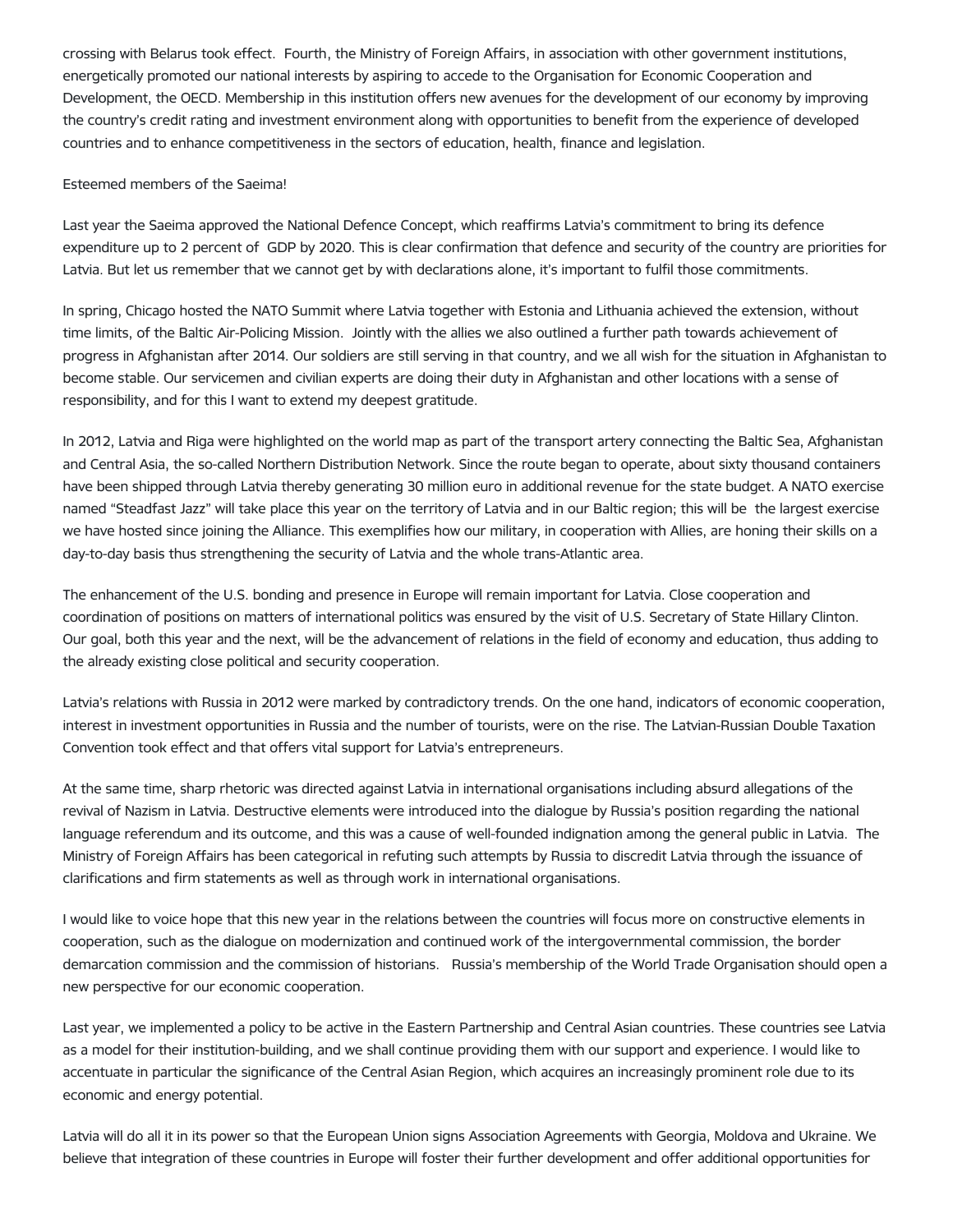forging more active relations as economic and political partners.

We are also proceeding with work to enhance relations with other significant partners. We want to open an embassy in India this year. South Korea has opened its embassy in Riga. We shall work with China and Japan, as well as with other countries and regions.

# Esteemed members of the Saeima!

In 2013, Latvia's foreign policy will be targeted at safeguarding fundamental interests of our country in the areas of security and economy. I see that as active participation in the European Union and NATO, and closer integration in the sectors of finance, transport and energy. The agenda still includes the topic of the European Union's multiannual budget, joining the euro, as well as the Presidency of the Council of the European Union.

We shall work on the further strengthening of the political and economic competitiveness of Latvia by entering new markets. We hope to receive an invitation to join the OECD this year. In 2013, Latvia holds the Presidency of the Baltic Council of Ministers and the Baltic Assembly. The priorities we have set out within these organisations are the enhancement of competitiveness and business environment in the region, including the establishment of a single digital market and the Baltic Innovative Research and Technology Infrastructure (BIRTI), strengthening cooperation with the Nordic countries, and energy and transport issues. We shall carry forward work on diaspora-related topics; the role of these activities in the Foreign Service is expanding. One of the major events of the year in this field will be the World Latvian Economic and Innovation Forum in Riga. The event aims at creating a platform for the exchange of ideas on how to make a better and more effective use of the diaspora potential in the development of Latvia's economy.

## Esteemed members of the Saeima!

In 2013, Latvia is expected to make pivotal decisions on its readiness to join the Eurozone.

Why is the euro vital for the future development of Latvia and Europe? Present-day global challenges compel European countries to seek closer forms of integration. The ever-increasing competition in the global market has led to decline in the share of Europe in the total global gross domestic product. This is confirmed by economic figures. In 1990, the European Union's GDP amounted to 29 per cent of the gross world GDP. The figure could drop to barely nine per cent in 2017. In order to mitigate the potentially negative consequences of those trends, the final barriers should be removed thereby enabling formation of a European Union built by nation states in genuine unity and solidarity. It is only by joint efforts that we can safeguard the welfare and security we have enjoyed so far. The euro and its successful evolution is one of the prerequisites for the ability of Europe to retain its place in global processes and remain one of the world's economic levers.

I am confident that the accession to the single currency is in Latvia's best interests. The history of the European Union has clearly demonstrated that a closely integrated Europe is the best guarantee for the development of small and medium sized states. More integration means a stronger Europe as a whole and more strength for each individual member state.

Three of the new European Union member states – Estonia, Slovakia and Slovenia have introduced the single European currency, and its popularity, for instance, in Estonia is constantly high. The accession to the single currency has not affected the national identity in any of those countries. It would also be wrong to assume that the process of adopting the euro would come to a standstill when Latvia accedes. Our neighbour, Lithuania, has officially announced that it intends to follow in the footsteps of Estonia and Latvia. Poland, too, has launched a serious debate on joining the eurozone. The euro is a conscious political choice in line with Latvia's course of development and inclusion in the core of Europe.

Latvia's opinions will gain considerably greater weight in the global arena by being in the Eurozone, rather than staying on its periphery. Certain Western countries that have opted against the euro cannot be a model for Latvia in view of their differing historical traditions, the specific character of their financial sector, as well as their economic potential. We are neither an island, nor a country that has succeeded in preserving its neutrality for centuries. A successful development of our nation is not based on self-isolation but on a tight union with other European countries.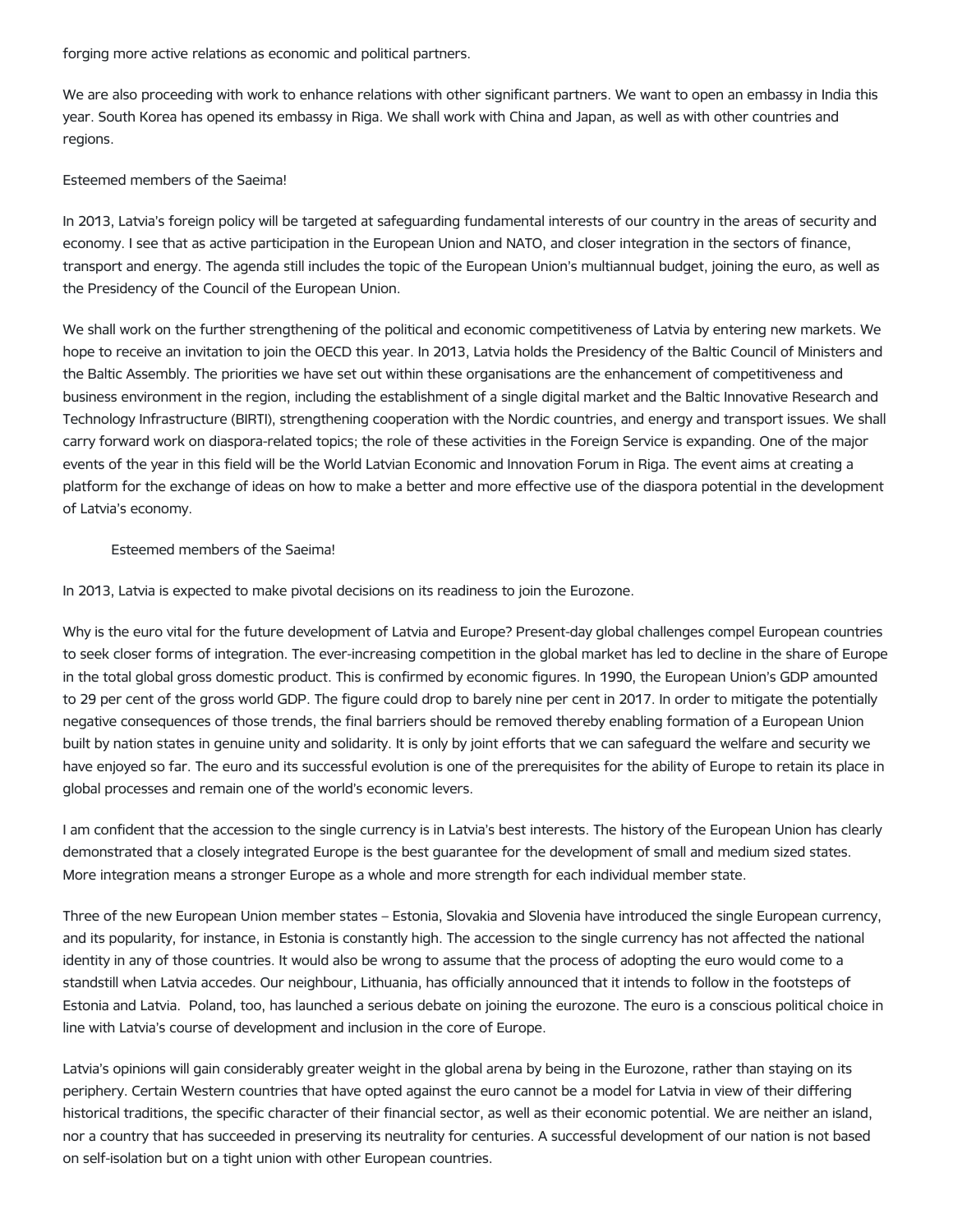A potentially more urgent question we can ask today is not about the very usefulness of introducing the euro, but why is this the right time for Latvia to join the euro?

Several arguments can be highlighted here. First, we currently meet the criteria for the introduction of the euro. This has been achieved by hard work. We are where we are, and each new day is a geopolitical choice. The euro is also a geopolitical choice. Second, doomsday scenarios for the euro have not materialized. The euro currency, as demonstrated by the experience of the past two years, has preserved its stability. The euro adoption will eliminate the devaluation risk, which means that people could stop worrying about the safety of their savings and income in this regard. Third, the EU member states still retain their firm political commitment to keep the single currency. This ambition is voiced not only by Europe itself but also by other countries, the United States of America, China and Russia. The demise of the euro is not in the interests of any country or region. It must be taken into account that 25 percent of global currency reserves are stored in euros. Fourth, the economy of Latvia has demonstrated dynamism for several quarters, and the government wishes to preserve this growth. At the time when various countries of the region compete for attracting investments, the accession to the single European currency would be yet another sign of Latvia's successful development as well as raising Latvia's profile in other European Union member states and beyond. It is worth mentioning that the accession to the euro is also supported by Latvia's business organisations including, for instance, the Employers' Confederation of Latvia, the Chamber of Commerce and Industry, the Farmers' Saeima.

At the same time, we must not relax our efforts with structural reforms in economy and education. Our competitiveness depends directly on fundamental change in these sectors.

## Esteemed members of the Saeima!

The other major package of issues we are addressing in the Saeima for the first time today is Latvia's preparation for the Presidency of the Council of the European Union in the first half of 2015.

The presidency will be a serious challenge for Latvia and the professional qualities of its public administration, given our limited experience in managing so complex an institution. Therefore, the involvement and coordination of all Latvia's institutions – the Government, the Parliament and non-governmental organisations will be even more important. Time and again it has been proved that a small country, by using its resources wisely, can run the Presidency more successfully than large countries. In 2013, we must formulate and elaborate our offer, which Latvia will propose to be included in the European Union agenda for 2015.

The initial discussions held in 2012, outlined several prospective packages of the Presidency priorities.

First, the debate broadly addressed issues related to a balanced development of environment, economy and man. The theme is becoming increasingly visible on a global scale. In view of Latvia's traditional experience in this field, Latvia could offer solutions at the European level, targeting the need to harmonise economic development with the environment.

Second, the Baltic Sea region is home to eight European Union member states and the Baltic Sea region is automatically an important topic for each of them. During its Presidency Latvia will organise a forum on the European Union Strategy for the Baltic Sea Region. This is an opportunity to raise awareness amongst all European Union member states of the scope of our regional issues.

Third, as concerns foreign policy, Latvia wants to focus on topics where we are able to significantly contribute to, and take forward the current European Union initiatives. In my opinion these issues are the Eastern Partnership, Central Asia and the transatlantic relations. The Eastern Partnership countries have been a traditional priority for Latvia. They are important partners to Latvia in the field of politics and economy. During the Presidency, Latvia wishes to raise the profile of the Eastern partnership countries on the European Union agenda. To further highlight the Eastern Partnership topic we shall also actively work together with the like-minded countries of the region – Lithuania, Poland and Estonia.

Most of the troops in the international coalition will leave Afghanistan in 2014. Further development of the country will require economic growth and surroundings which are as stable as possible. Thus it will be vital to support mutual cooperation between Afghanistan and the region's countries, inter alia, in the sectors of trade, transit route development and the use of natural